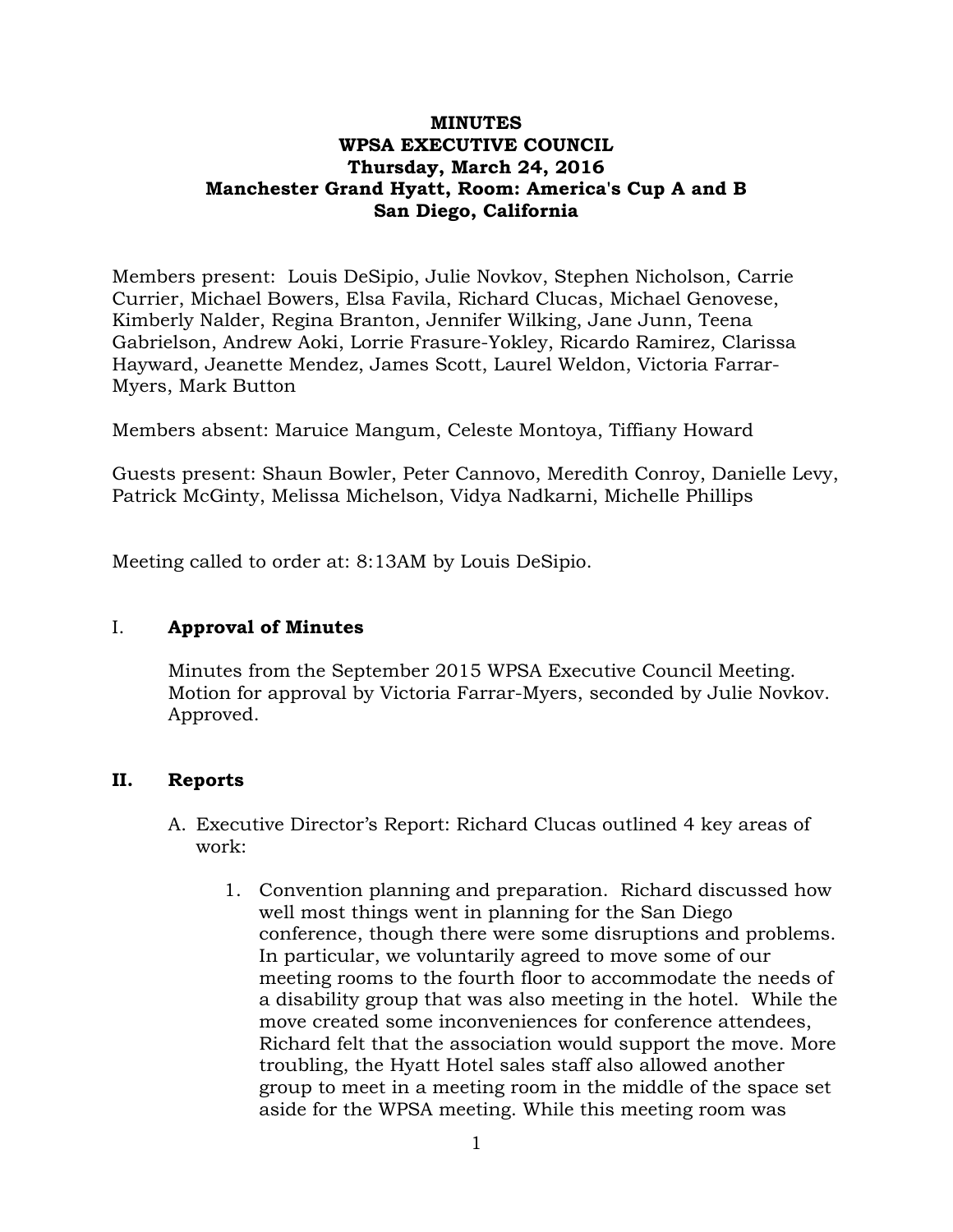technically not part of the WPSA space, it was a poor placement on the Hotel's part, having two meetings in the same area. A week before the conference, the hotel realized the second group needed to use some of the space set aside for the WPSA. Richard initially told the hotel that this was unacceptable. However, the hotel offered to compensate the association \$15,000 to let the other group use the area. Richard approved this agreement.

With regard to the 2017 planning issues, the Empress Hotel contacted Richard two weeks ago with information about a massive renovation occurring at the hotel in Victoria. This renovation will cause us to lose more than half of our hotel guest rooms. As a consequence, we are considering other options. The Vancouver Hyatt is interested in hosting us; we are also contemplating splitting the conference between two hotels in Victoria. However the Empress was the preeminent reason the Executive Council approved holding the conference in Victoria, thus Richard said it might make sense to move to Vancouver since we would no longer have the rooms promised in the contract with the Empress.

- 2. Publications Richard worked on a variety of activities related to WPSA publications, including participating in the search for new PGI editors, working with the editors of PRQ, and working with the newsletter group.
- 3. Financial matters Richard contacted an outside accounting firm to conduct a financial review of the Association's finances. The accounting firm has asked us to change how we maintain our bookkeeping records so that it is more in line with standard procedures. Elsa will make those changes in the spring. After that, the accounting firm will conduct the review.

Richard also reported that the Association has begun to receive donations. While the total dollar amount has not been great, the influx of donated funds represents an important step in the association's finances.

4. Administrative elements – Richard is also involved in a lot of administrative duties, including putting together the council agenda packets and working with all the association committees. He also attended the meeting of the Southern Political Science Association in January.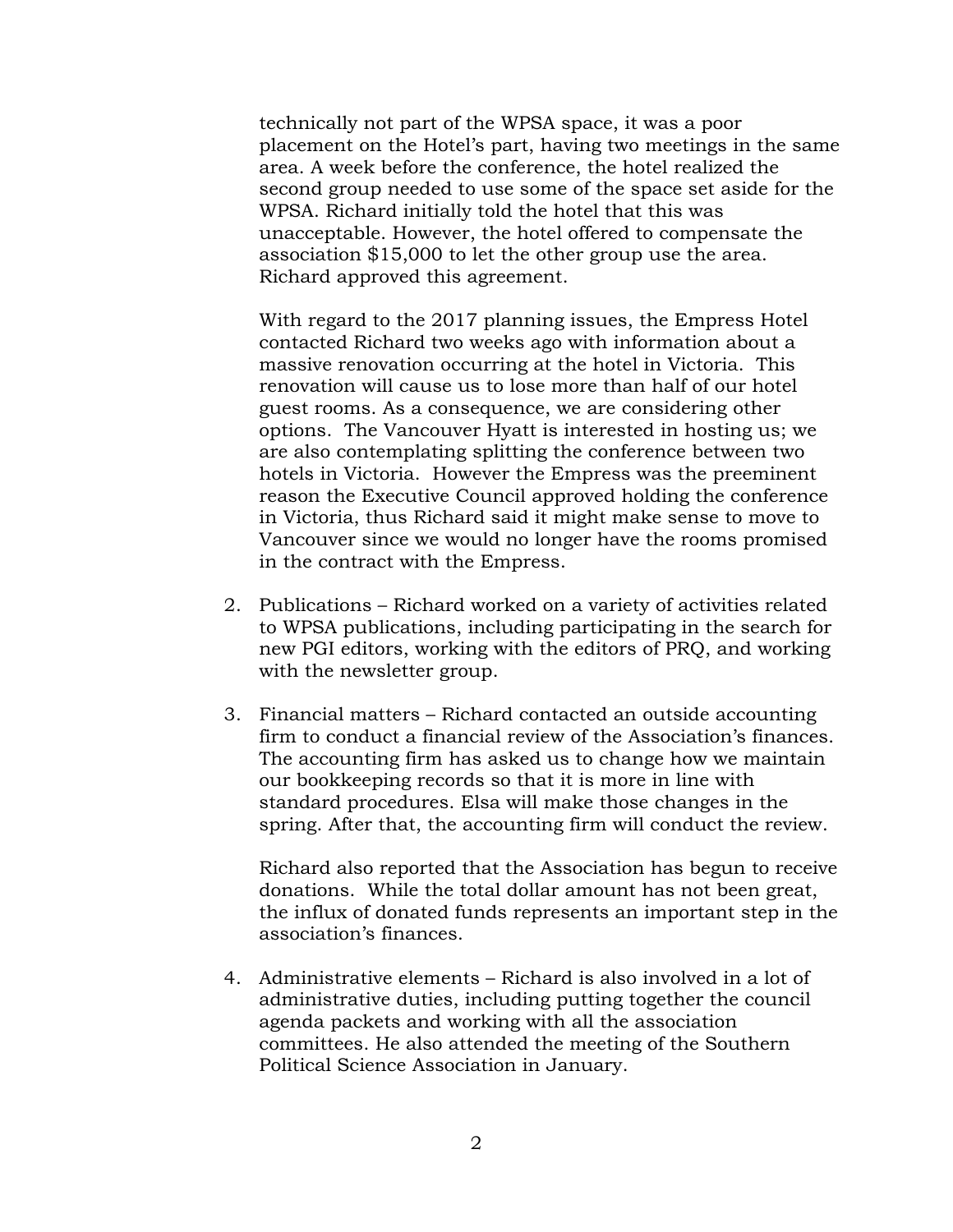B. Program Chair's Report: Julie Novkov.

As program chair, Julie outlined her strategy for securing section chairs for this year's conference, and how she had reached out to people early in their careers (those just tenured or about to be tenured). Among the highlights of the conference are the two new sections (one in politics, literature and film and one on critical perspectives in higher education), three events sponsored by APSA, four workshops and five mini conferences within our conference.

C. Local Arrangements San Diego: Vidya Nadkarni.

Vidya thanked her team and offered a variety of suggestions on things to see and do while in San Diego.

D. Local Arrangements Victoria 2017: Richard Clucas.

With the Empress under renovation, the discussion has moved to considering Victoria or Vancouver.

E. Nominating Committee Report: Richard Clucas

Richard presented the slate of candidates and reminded everyone the vote will be placed at the business meeting.

F. Financial Report: Michael Bowers.

Michael reported that we are in good standing and almost every year the income from the convention increases. The association has been moving some of its reserved funds into a mutual fund to build up the financial reserves to protect us in the long run against a variety of hazards. We are now taking donations to the association – people are encouraged to donate.

G. PRQ Report: Jeanette Mendez, Jim Scott, and Clarissa Hayward.

The editorial team noted that the impact factor has improved and the journal is ranked in the top one-third. The editors get nearly 400 manuscripts per year. The editorial team noted that one thing they offer is an expedited review to the paper award winners from the conference. However few of the nine award winners actually submits to PRQ, and the editors would like to encourage the paper award winners to consider submitting. Clarissa discussed concerns about representing the diversity of the discipline and in particular political theory. She noted that the review team should consider always having a political theorist on it to be more inclusive of the diversity of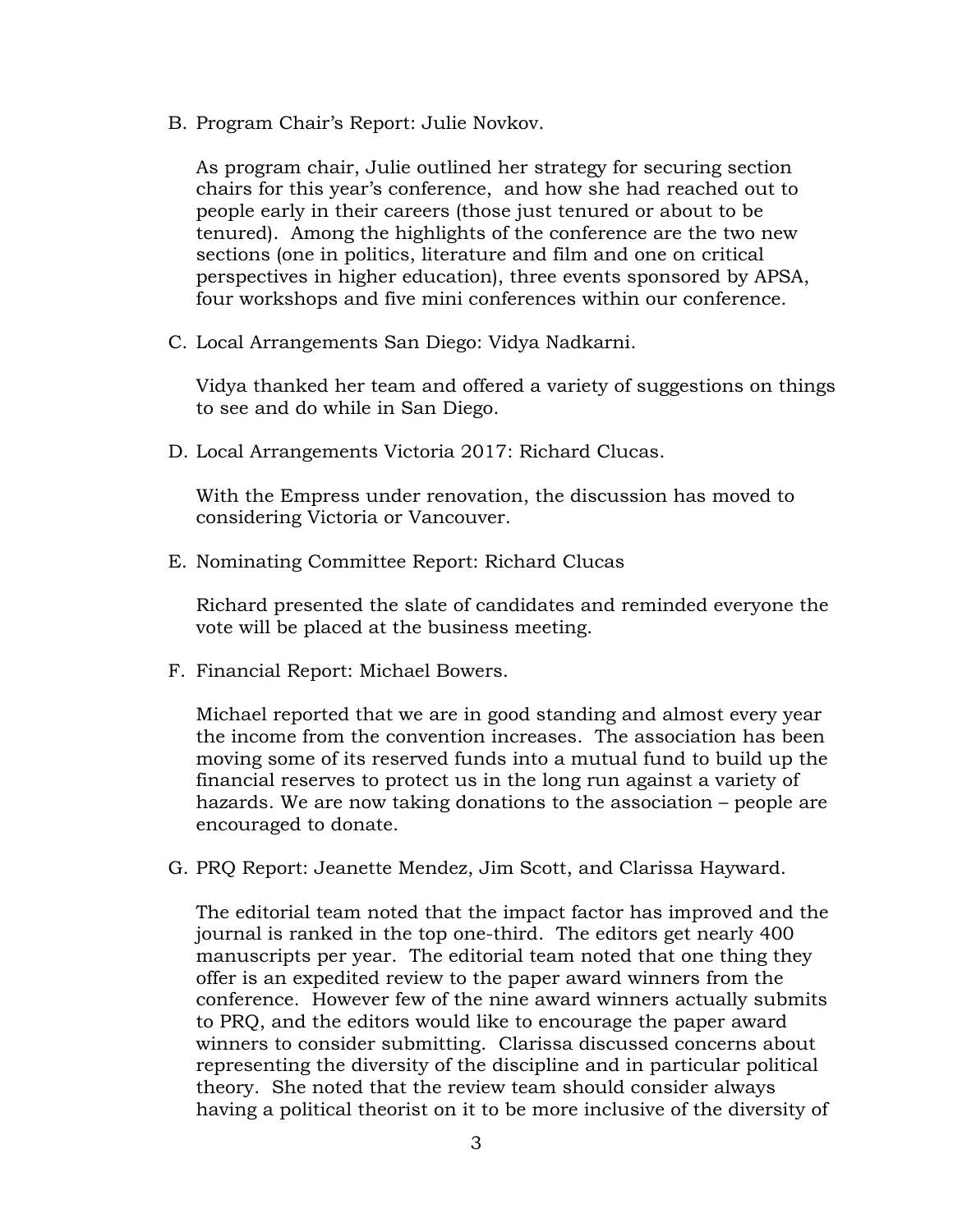interests generally represented at the western. James Scott furthered this discussion and indicated he was working on the comparative and IR elements, and was doing outreach at ISA and other conferences to encourage submissions. Jeanette noted that PRQ added two more panels to what they normally do at the conference this year, including one on data replicability (due to DA-RT) and one on publishing specifically with PRQ to help do more outreach.

Ricardo Ramirez noted there should be a correction on the annual report with regard to acceptance versus rejection rates, with the acceptance rate noted as 10-15 percent. Julie Novkov asked about the DA-RT strategy and the PRQ team responded by noting they were slowing down so as not to alienate groups like theory and comparative and interpretive studies with regard to qualitative research. They wanted to get more feedback first and not have it interfere with their outreach efforts.

H. PGI Report: Laurel Weldon.

The journal editors are working to expand the unique elements in the journal like review essays and dialogues sections. They are working on their social media strategy, which has led them to have twice as many downloads this year compared to last and did a virtual special issue this year. The journal's response time is down to just under two months and the rejection rate for first time submissions is around 62%.

Richard was asked if we can get just online subscriptions because some members would prefer online versus over hard copy subscriptions. He said that the association has signed a contract with Taylor and Francis for online-only subscriptions, but that we have only been providing hard copies at this point in order to improve name recognition of the journal. Richard asked Michelle Phillips, the Publisher of the journal at Routledge, if there was anything we can do to help boost the journal's recognition more. She suggested that members ask their home libraries to subscribe to the journal to get more institutional subscriptions.

I. Western Newsletter Report: Danielle Lemi.

One newsletter was published in the fall, and the next publication will be after the conference. The editors plan to put in a feature called "grad student corner" to give advice on how to network and hope the newsletter can be a place to submit job announcements as well as pictures from the conference. Discussion on when the newsletter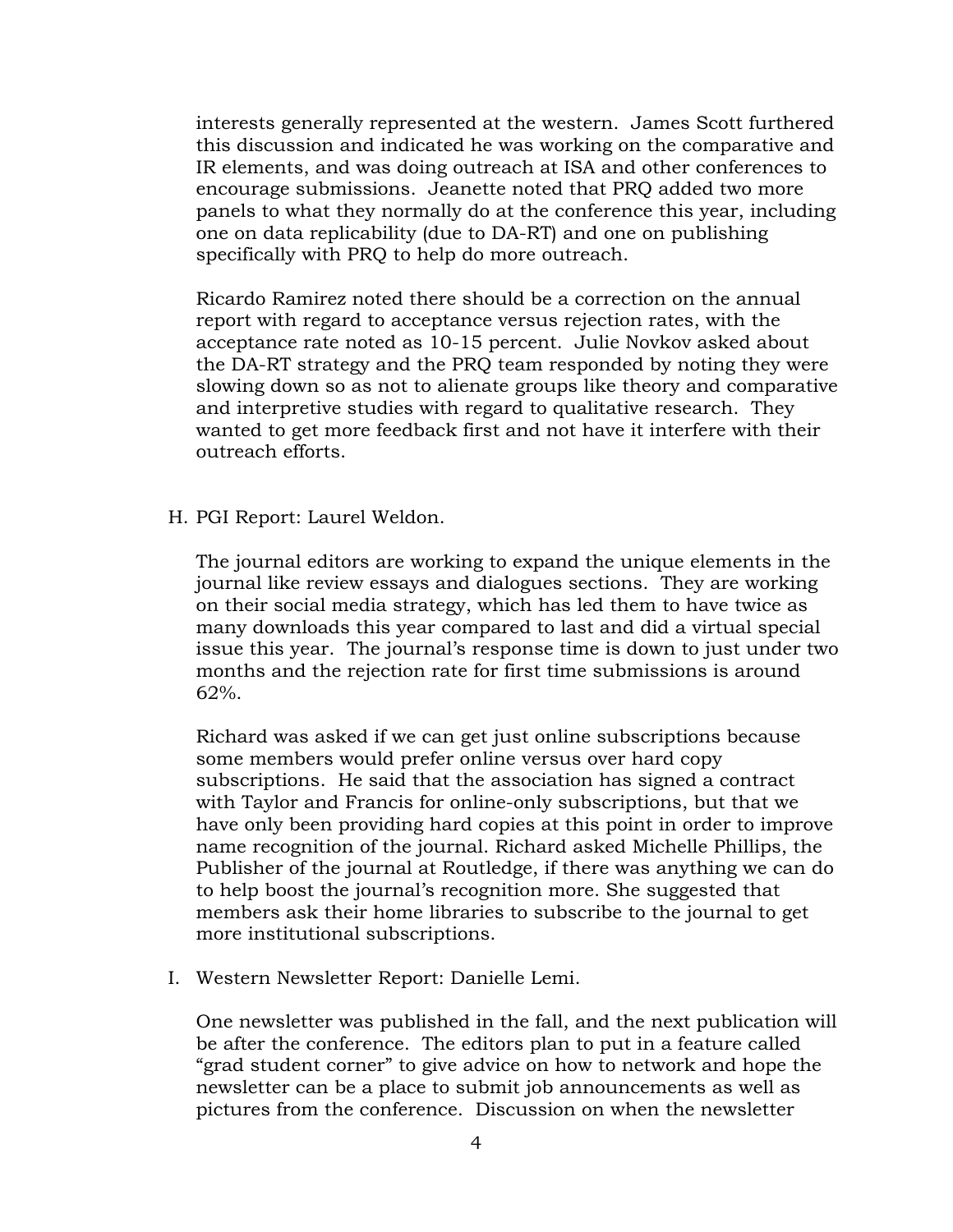should be published ended up with suggestions for just prior to the APSA meeting and just after the WPSA conference (rather than before) to recap rather than pump up the conference.

J. WPSA Committee on Information Technology: Meredith Conroy.

This is a new standing committing and they are trying to promote the conference, the work of scholars, and connecting (twitter, Facebook, etc.). They encourage people to promote their panels with social media and want the blog to be a place for people to talk about their articles in the context of what's happening in the world. For instance we could be looking for some related article in PRQ that could be tied to some timely information in the news. Stephen Nicholson suggested the editors might encourage published authors to write a brief blurb for the blog.

### **III. Old Business**

A. Future Convention Sites: Elsa Favila and Richard Clucas.

The first part of this agenda item focused on the 2017 meeting. In 2017 we will lose half of our contractual guest rooms at the Empress due to a major renovation at the hotel. The issue before the council was on how we would adjust to this situation. Most of the conference meeting rooms are not actually in the Empress but in the convention center behind the Empress, and Richard was told that the meeting rooms will not be affected. The Empress is a wonderful historic hotel and it was the reason we chose Victoria even though when we initially voted to go there as a site it was not supported unanimously due to the possible logistical complications of flying to an island. The council was asked to consider two options. Option 1: have rooms at the Empress and a nearby Marriot. Option 2: move to a hotel in Vancouver, including possibly the Vancouver Hyatt where we met in 2009. The Hyatt has most of the rooms we need but we may need to reserve some rooms in suites to accommodate the growing size of the conference. In its initial bid, the Hyatt offered guest rooms at \$229/night CAD, which is considerably higher than the guestrooms at the Empress. The contract with the Empress provided for most rooms at \$159 CAD a night and a few deluxe rooms a \$169 CAD.

Michael Genovese raised concerns about what "major renovations" entailed and if other rooms would be affected or if the hotel would be noisy and in disarray. Teena Gabrielson was concerned about being in two different hotels and that it might be more difficult for some people to get to the conference meeting site. Other concerns were raised about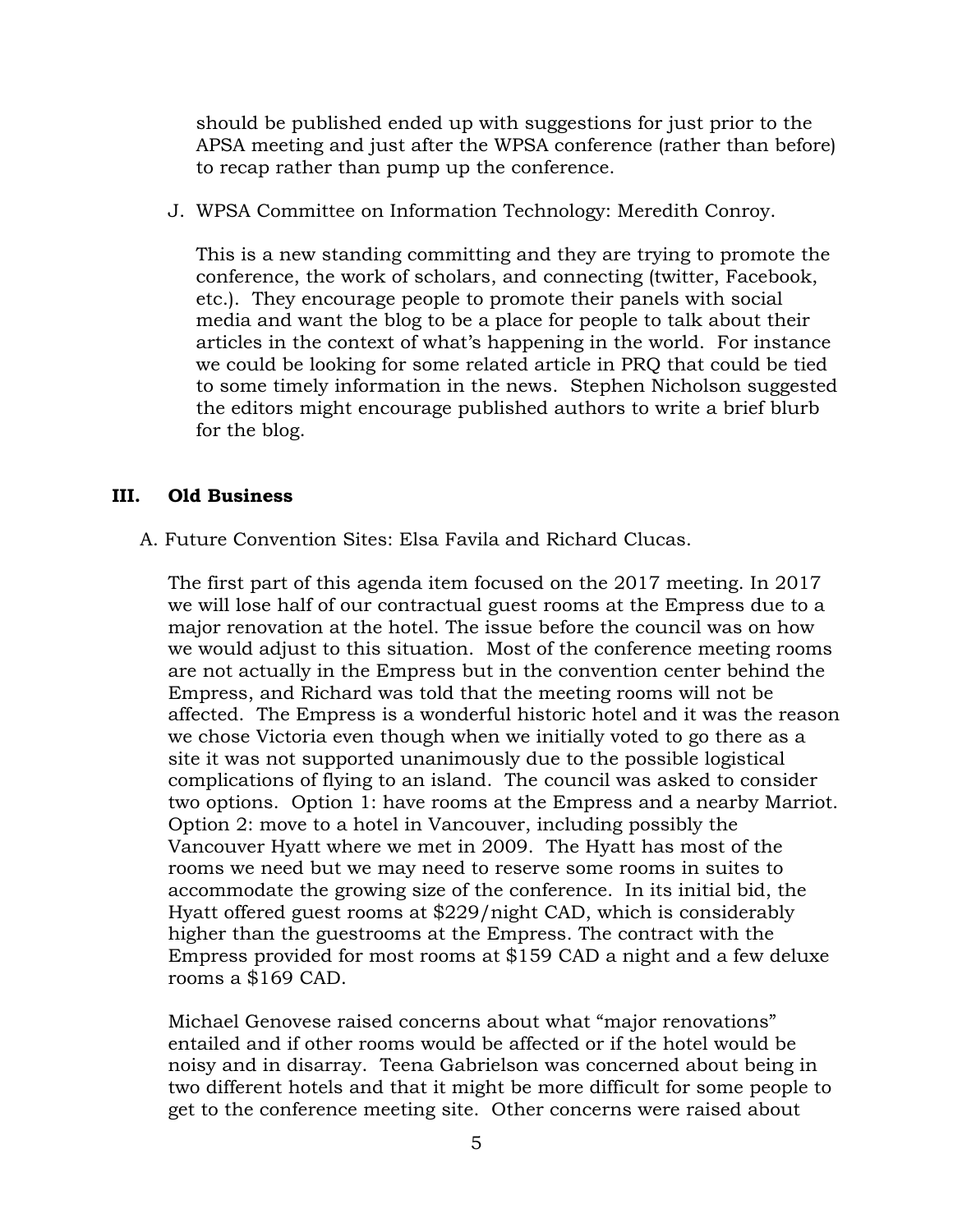whether the construction would be isolated to one wing or all over the hotel, and how far the Marriot was from the conference site, which was determined to be approximately one block.

The council voted 7 for Victoria, 7 for Vancouver and nobody voted to absolutely reject either Victoria or Vancouver. Elsa and Richard will go to Victoria to evaluate the situation and the renovations in order to make a decision on where to meet next year. Richard asked what the bottom line would be in terms of determining that Victoria would need to be rejected. Victoria Farrar-Myers asked them to consider the level of discomfort and inconvenience that conference participants would feel. If it seemed that these factors outweigh the great venue then we should consider moving from the Empress.

For 2020 Richard looked at Denver but nothing was able to accommodate our size and the WPSA has outgrown the Denver market. In the southern California area, Richard and Elsa explored Santa Monica, Pasadena, Newport Beach, and Huntington Beach but were not able to secure any bids from those locations. Three good bids were secured around the L.A. area and based on price and the site visits, the JW Marriott at L.A. Live was the best option since we would be the only group there and it is in an entertainment complex by the Staples center in the heart of LA, with bars and restaurants and the train conveniently located. The vote was unanimous in favor of the JW Marriott at L.A. Live. Richard said he would pursue a contract with that hotel.

#### B. PGI Editors Search: Melissa Michelson.

The PGI Editor Search Committee recommended staying with an editorial team based at Purdue University, though with a new group of editors. A motion was made by Victoria Farrar-Myers to accept the Purdue team, Julie Novkov seconded it, and the vote was unanimous to approve. The new team of editors consists of:

Nadia E. Brown, Associate Professor, Purdue University Valeria Sinclair-Chapman, Associate Professor,Purdue University Rosalee A. Clawson, Professor and Head, Purdue University Pei-te Lien, Professor, University of California Santa Barbara Natalie Masuoka, Associate Professor, Tufts University James A. McCann, Professor, Purdue University Anna Sampaio, Associate Professor, Santa Clara University Eric N. Waltenburg, Associate Professor, Purdue University S. Laurel Weldon, Distinguished Professor, Purdue University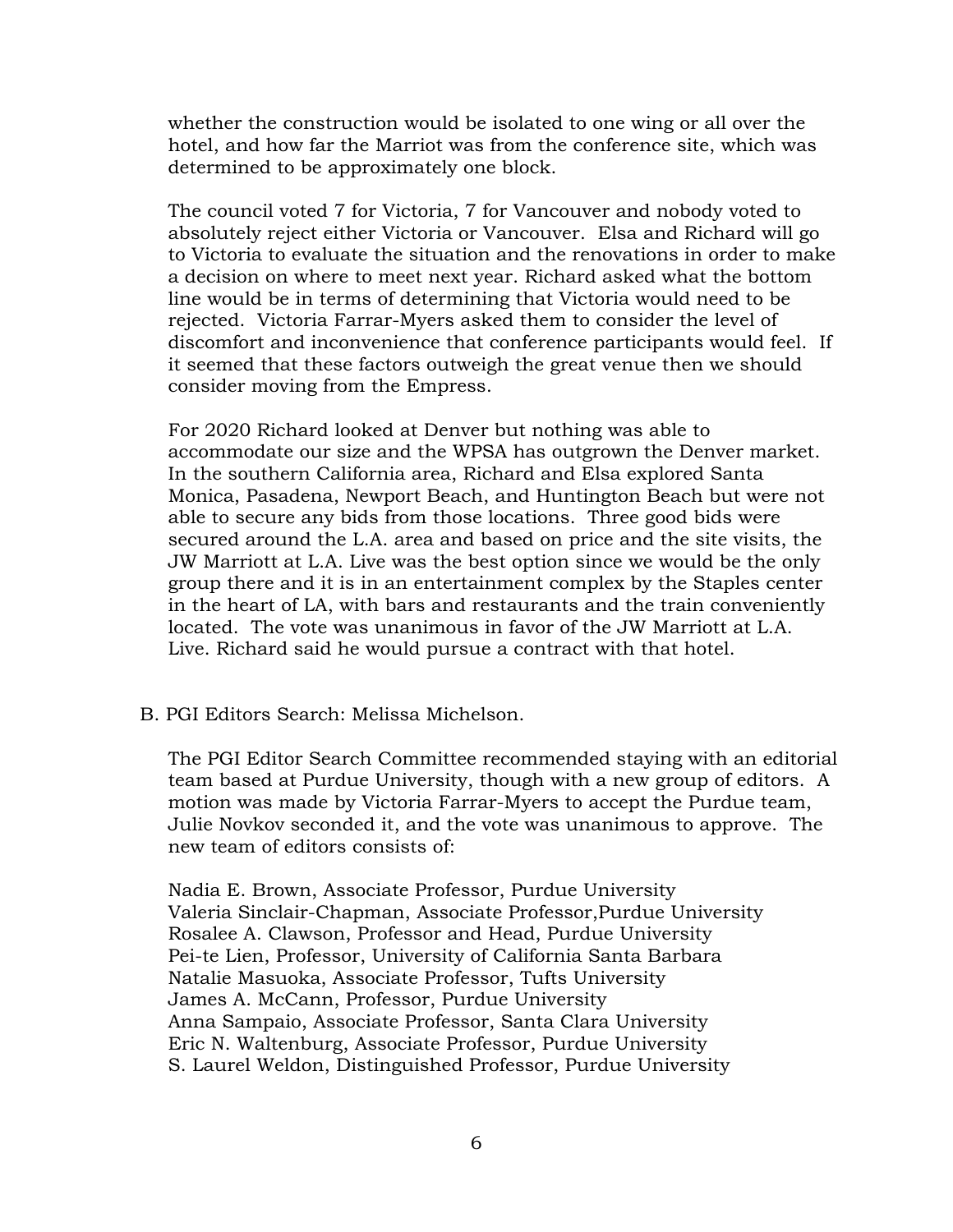C. Future Planning Committee: Shaun Bowler.

Shaun gave a report about the work of the WPSA Future Planning Committee. The committee was asked to consider how the association should address some of the major issues before it, including growth, its mission, and the timing of the annual conference. One of the main activities undertaken by the committee was a survey of WPSA members. The survey had 360 responses. Among other outcomes, the committee recommended pursuing more conferences within our conference, outreach to different groups, and more mentoring programs.

The issue as to whether the Association should move its meeting to a non-holiday time continues to be raised. Richard's response is that we should continue to ask for two bids to see what the cost differences would be on Easter and non-Easter weekends. The problem is that some hotels will not even provide a second bid because they know we cannot afford it, but smaller markets may be willing to give second bids.

D. Proposed Policy for Reviewing Older Awards: Richard Clucas.

A proposal was put forward at the San Francisco Council meeting in August on how to remove awards that are no longer relevant. At that meeting, the Council agreed in principle to the idea of a process for reviewing older awards, but asked that Richard return with two alternatives on how the review committee would be structured. One option considered was to have the Investment Planning Committee conduct the review. The second option was to have an ad hoc committee do the review. Michael Bowers said the decision to keep the awards or not is not really a financial element, so it may not be appropriate to have the Investment Planning Committee conduct the review. He suggested it might be better to have an ad hoc committee composed of people with expertise in the area conduct the review. A motion for an ad hoc committee to review the older awards was made by Victoria Farrar-Meyers, seconded by Michael Bowers, and approved unanimously.

E. Clay Morgan Award: Peter Cannovo (guest)

Peter Cannovo put forward a proposal from the Environmental Political Theory Workshop to create a Clay Morgan Award. Peter submitted a petition and all the necessary paperwork for the council to consider the award. The Clay Morgan Award is a non-monetary award in recognition of Clay Morgan who helped create the field of environmental political theory. The winner gets a plaque, and the EPT section organizes a roundtable featuring the award winner at the following WPSA annual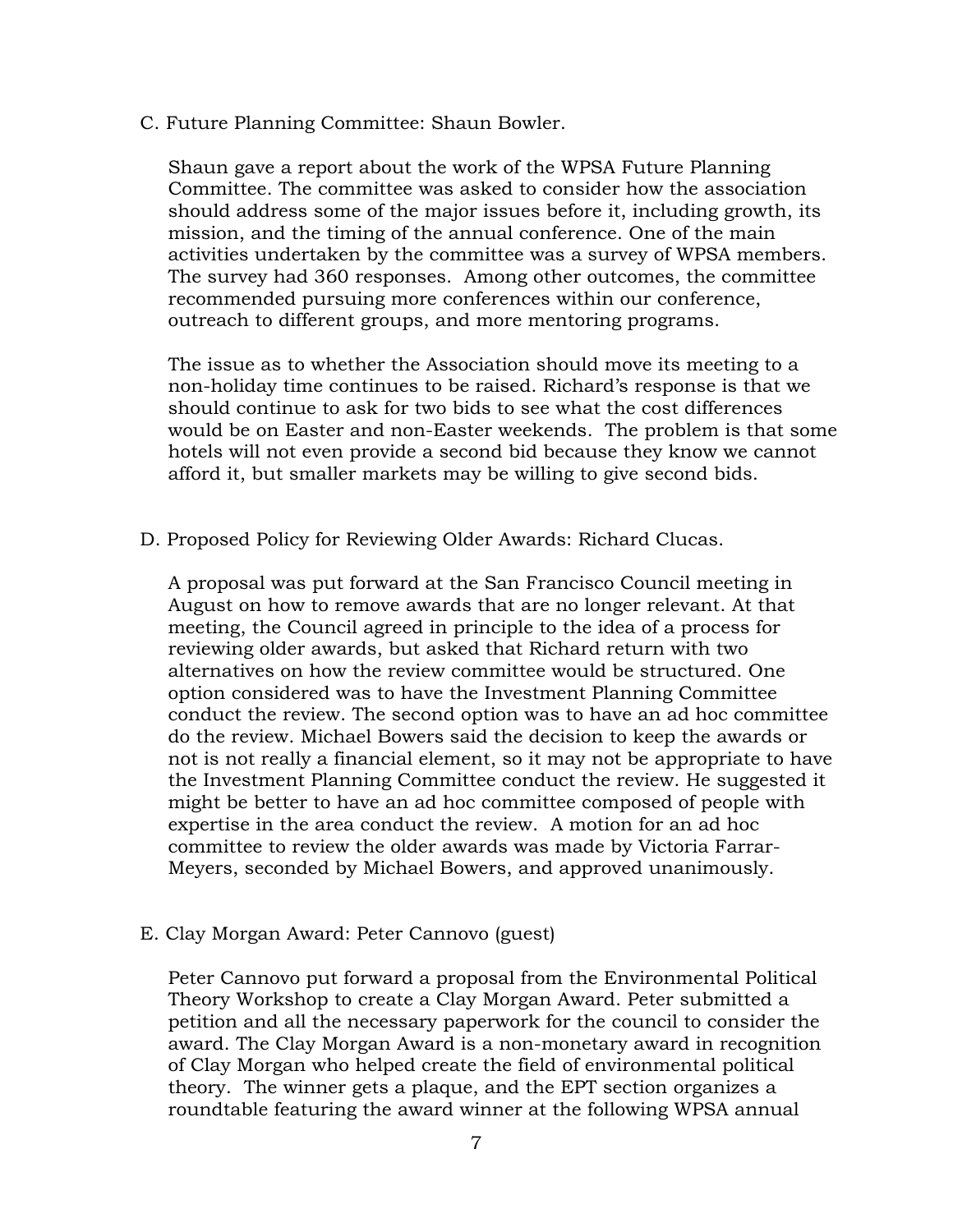meeting. Ricardo Ramirez asked how many books come out each year that might be eligible for the award, and John Meyer said it was approximately thirty books in a three-year period. A motion to accept the Clay Morgan proposal was made by Teena Gabrielson, seconded by Laurel Weldon, and unanimously approved.

### IV. **New Business**

A. PRQ Editor Selection Timeline: Richard Clucas.

Richard presented a timeline for the selection of new PRQ editors. A motion was made by Michael Genovese to approve the timeline, seconded by Victoria Farrar-Myers, approved unanimously.

B. Marking WPSA Anniversaries: Richard Clucas.

Next year is the 70<sup>th</sup> anniversary of the WPSA, and Richard would like to set some funds aside for activities to mark the 70th anniversary. We should also think about a bigger anniversary celebration for the 75th. Suggestions were to create a planning committee and some panels that reflect on key transition points in the discipline or in the association.

Julie Novkov suggested the newsletter would be a good place to put in some reflections on past presidents over the years. Lorrie Frasure-Yokley suggested some panels on expanding diversity in the conference and how it has grown over the years. Michael Genovese suggested a major address by a major figure (like the UN Secretary General) and see if any past presidents that have connections that can get a more prominent figure here. Clarissa Hayward suggested we do interviews with past presidents and put these videos on the web. Ricardo Ramirez suggested we highlight diversity and show how we have done this better than other associations. Lorrie Frasure-Yokley added that we should capture the experiences we have with graduate students and helping to introduce them into the discipline, which would be a good transition into the mentoring aspects we hope to develop more in the future. Next year we will discuss establishing a committee for planning for the 75th anniversary.

C. Proposed Revisions to the Lifetime Service Award: Richard Clucas.

Richard requested some changes in the rules governing the Lifetime Service Award: 1) He asked that we lower the threshold for the award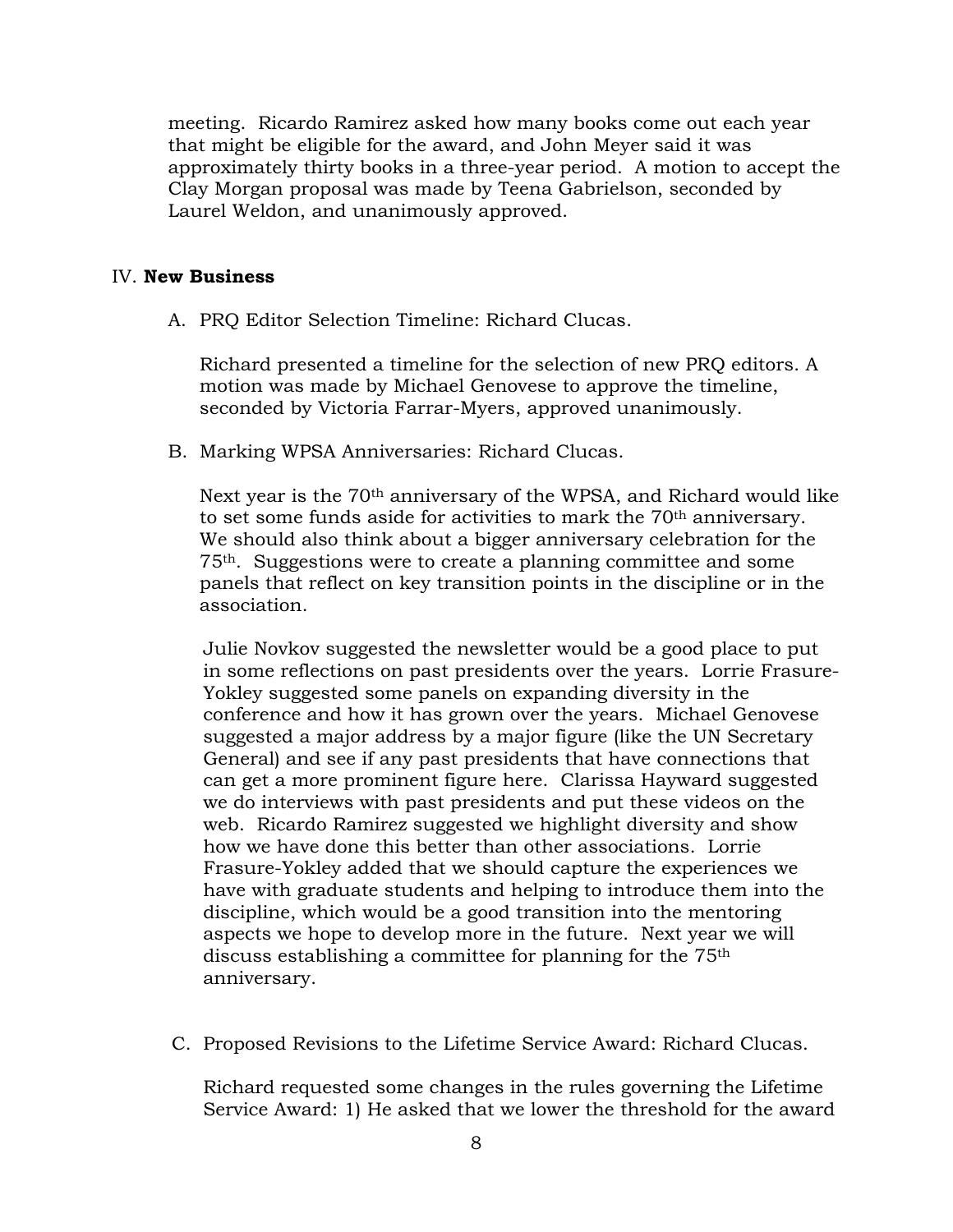prize in order for the award to be given out sooner than would happen under current fundraising patterns. The Award Prize is currently \$1000. Richard asked that we to lower it to \$250, which is comparable to other awards. We almost have enough money in the endowment at this point to begin giving out a prize at \$250. 2) Richard said that if the Council lowered the award amount, he would conduct a fundraising push to get the endowment above the amount needed to give out the award. 3) He then asked the Council to temporarily underwrite the award so we can begin awarding it in our 70th year. 4) He then said he would like the award prize to continue to grow so that it could eventually become a \$1000 award. The timeline for this award to be presented next year would be for the President to appoint a committee and give directions on nominations and send it out ASAP to ensure candidates would be considered. A motion by Michael Bowers was made to lower the award to \$250, and to provide temporary support from association funds to cover the amount needed to award the \$250 prize. The proposal was seconded by Victoria Farrar-Myers, approved unanimously.

D. Budget: Michael Bowers.

A new addition of the proposed budget has the 70th anniversary events budgeted at \$2500. Professional fees were larger in last year's budget to accommodate the raise and bonus changes for Elsa and Richard from the last year. A motion to approve the budget was made by Victoria Farrar-Myers, seconded by Michael Genovese, approved unanimously.

E. WPSA Refund Policy: Richard Clucas.

Richard discussed how as an association we were not up to date on the payment card industry data security standard. To meet standards we need to have a policy on refunds of membership dues and registration fees as well as a statement on how we collect and share member information, essentially a privacy statement. Our policy on refunds is that we do not offer refunds, which is consistent with the policies of other political science associations. Richard asked if the Council wanted to formally adopt this policy. After some discussion, a motion was made by Victoria Farrar-Myers to adopt the no-refund policy. The proposal was seconded by Michael Genovese, and approved unanimously by the Council.

F. WPSA Privacy Policy: Richard Clucas.